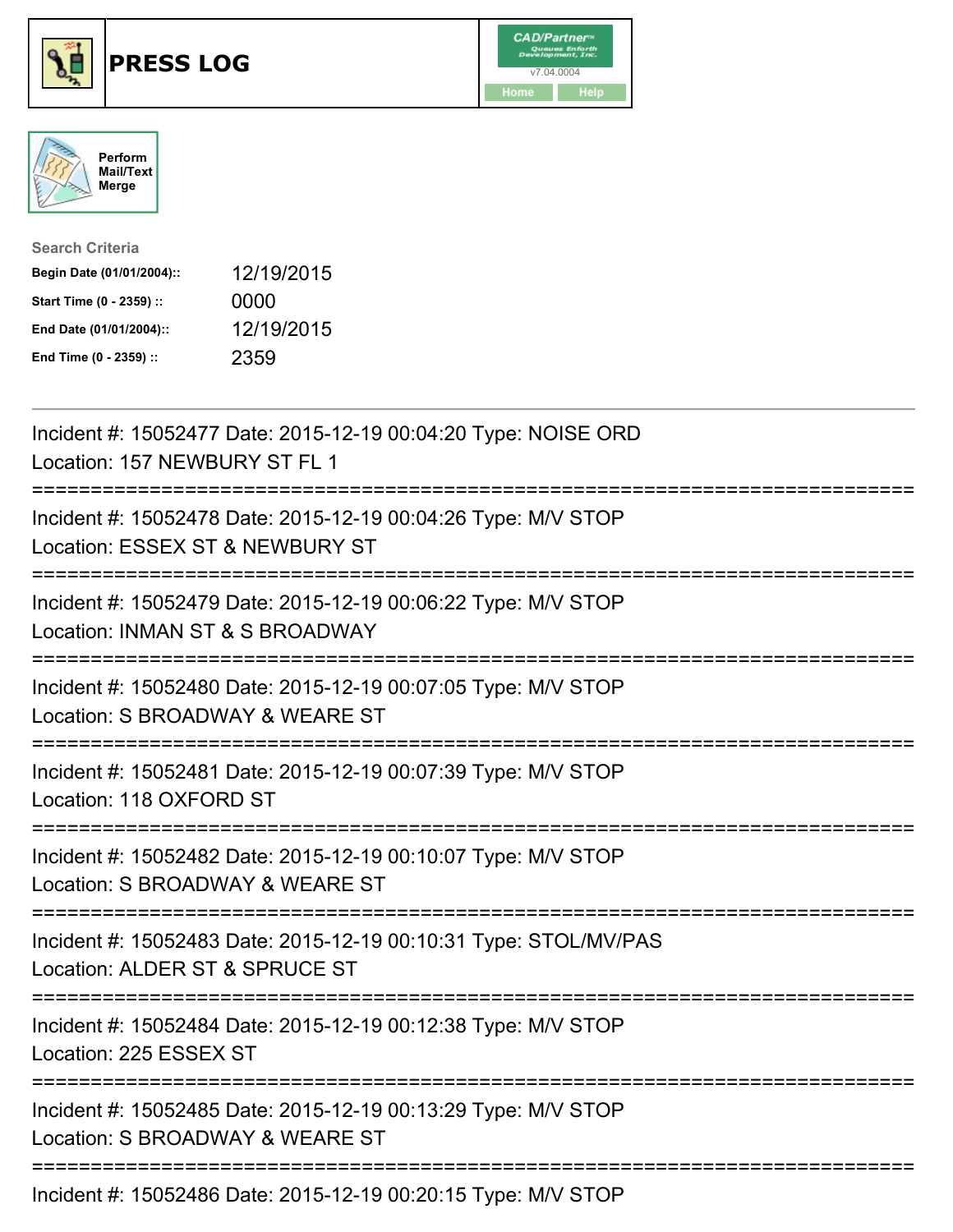| Location: CAMBRIDGE ST & WINTHROP AV<br>:================================                                                             |
|---------------------------------------------------------------------------------------------------------------------------------------|
| Incident #: 15052487 Date: 2015-12-19 00:20:46 Type: NOISE ORD<br>Location: 66 COLUMBUS AV FL 2<br>--------------------<br>---------- |
| Incident #: 15052488 Date: 2015-12-19 00:30:54 Type: MEDIC SUPPORT<br>Location: 1 MILL ST                                             |
| Incident #: 15052489 Date: 2015-12-19 00:44:14 Type: M/V STOP<br>Location: 200 COMMON ST                                              |
| Incident #: 15052490 Date: 2015-12-19 00:48:15 Type: DOMESTIC/PROG<br>Location: 252 S BROADWAY FL 3                                   |
| Incident #: 15052491 Date: 2015-12-19 00:48:25 Type: TRESPASSING<br>Location: 362 ESSEX ST #RM 203                                    |
| Incident #: 15052492 Date: 2015-12-19 00:51:51 Type: UNWANTEDGUEST<br>Location: 55 WILMOT ST FL 2                                     |
| Incident #: 15052493 Date: 2015-12-19 00:56:27 Type: SHOTS FIRED<br>Location: 20 WOODLAND ST                                          |
| Incident #: 15052494 Date: 2015-12-19 00:57:58 Type: SHOTS FIRED<br>Location: 20 WOODLAND ST                                          |
| Incident #: 15052495 Date: 2015-12-19 01:12:13 Type: AUTO ACC/NO PI<br>Location: MCDONALDS / 50 BROADWAY                              |
| Incident #: 15052496 Date: 2015-12-19 01:15:39 Type: NOISE ORD<br>Location: 4 INMAN ST #28                                            |
| Incident #: 15052497 Date: 2015-12-19 01:17:05 Type: DOMESTIC/PROG<br>Location: 530 ANDOVER ST FL 3                                   |
| Incident #: 15052498 Date: 2015-12-19 01:32:13 Type: AUTO ACC/NO PI<br>Location: JACKSON ST & METHUEN ST                              |
| Incident #: 15052499 Date: 2015-12-19 01:33:11 Type: DISTURBANCE<br>Location: WENDYS / 75 WINTHROP AV                                 |
| Incident #: 15052500 Date: 2015-12-19 01:43:55 Type: TOW OF M/V                                                                       |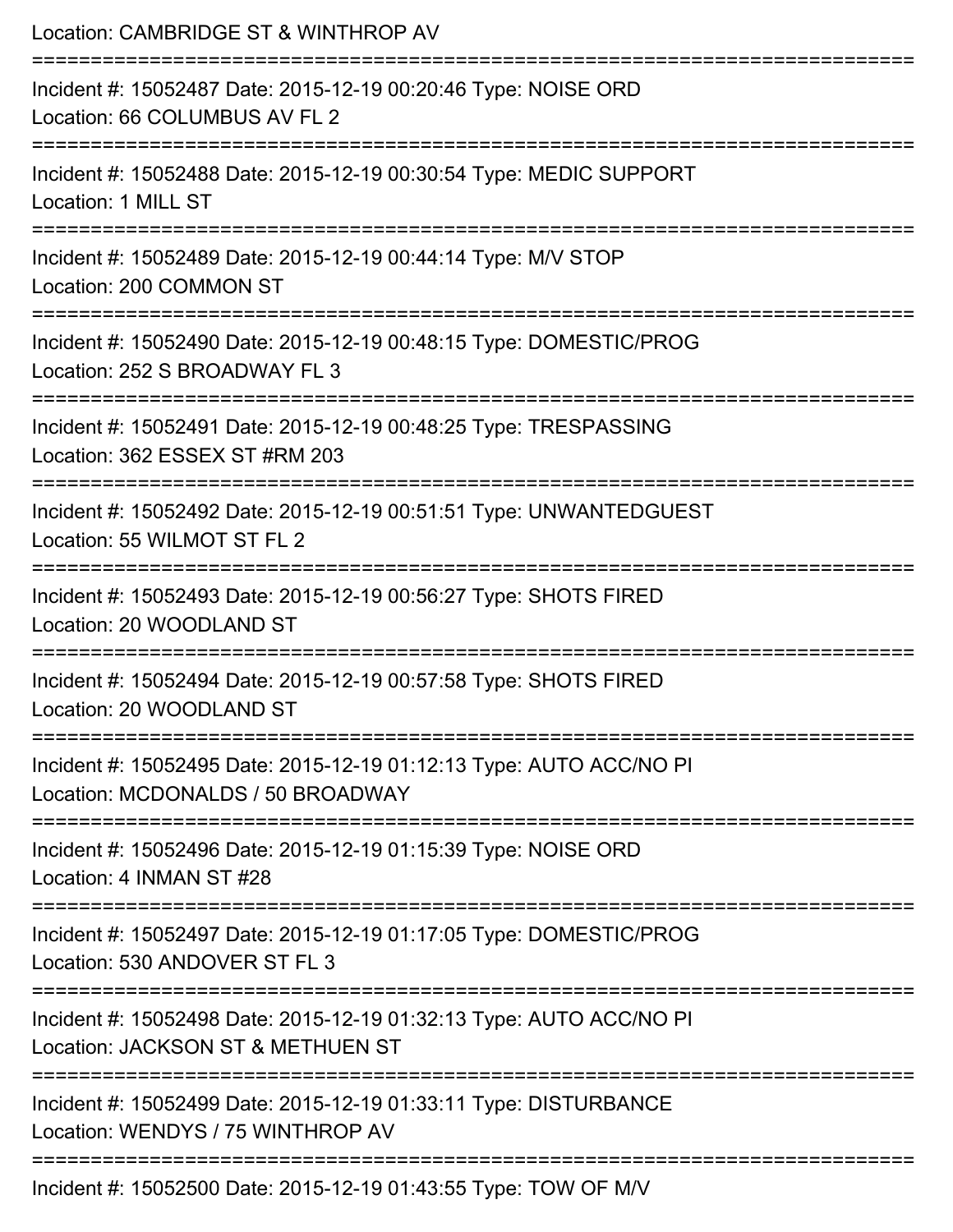| Incident #: 15052501 Date: 2015-12-19 01:45:36 Type: SUS PERS/MV<br>Location: 106 ABBOTT ST                     |
|-----------------------------------------------------------------------------------------------------------------|
| Incident #: 15052502 Date: 2015-12-19 01:46:26 Type: M/V STOP<br>Location: 73 WINTHROP AV                       |
| Incident #: 15052503 Date: 2015-12-19 01:46:45 Type: TOW OF M/V<br>Location: TRESPASS TOW 6NZL30 / 312 WATER ST |
| Incident #: 15052504 Date: 2015-12-19 01:59:38 Type: M/V STOP<br>Location: ABBOTT ST & SHAWSHEEN RD             |
| Incident #: 15052505 Date: 2015-12-19 02:10:32 Type: NOISE ORD<br>Location: 52 CRESCENT ST #2                   |
| Incident #: 15052506 Date: 2015-12-19 02:19:52 Type: DISORDERLY<br>Location: BIG N' BEEFY / 415 BROADWAY        |
| Incident #: 15052507 Date: 2015-12-19 02:22:48 Type: DISTURBANCE<br>Location: MIR / ESSEX ST                    |
| Incident #: 15052508 Date: 2015-12-19 02:25:48 Type: SUS PERS/MV<br>Location: 21 NORRIS ST                      |
| Incident #: 15052509 Date: 2015-12-19 02:31:06 Type: AUTO ACC/PED<br>Location: MCDONALDS / 50 BROADWAY          |
| Incident #: 15052510 Date: 2015-12-19 02:39:45 Type: DISORDERLY<br>Location: 334 SALEM ST                       |
| Incident #: 15052511 Date: 2015-12-19 02:50:03 Type: DISORDERLY<br>Location: BROADWAY & CROSS ST                |
| Incident #: 15052512 Date: 2015-12-19 02:56:48 Type: M/V STOP<br>Location: E HAVERHILL ST & NORRIS ST           |
| Incident #: 15052514 Date: 2015-12-19 02:57:21 Type: KEEP PEACE<br>Location: 21 BROMFIELD ST FL 2               |
| =========================<br>Incident #: 15052513 Date: 2015-12-19 02:58:09 Type: M/V STOP                      |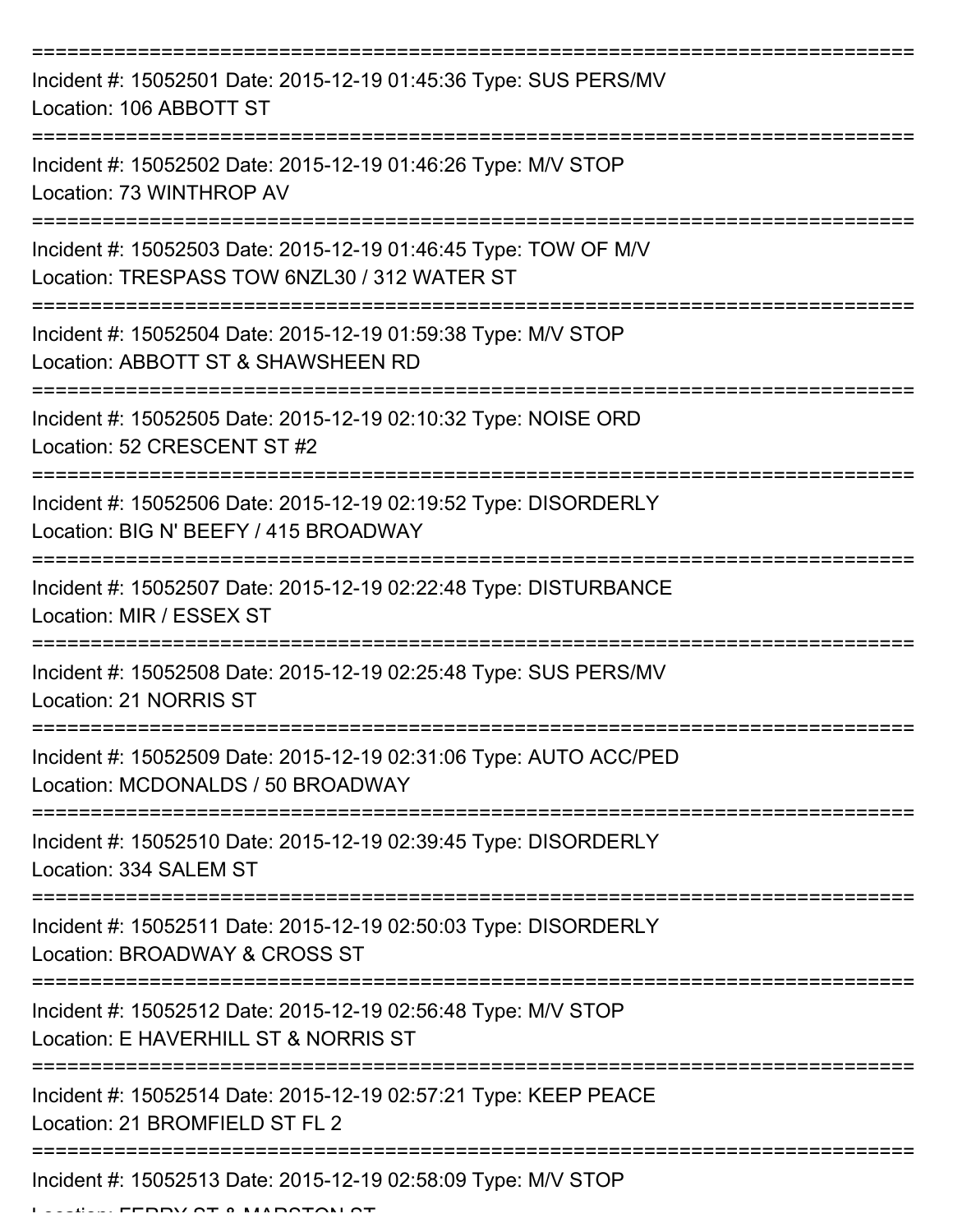| Incident #: 15052515 Date: 2015-12-19 03:07:50 Type: TOW OF M/V<br>Location: TRESPASS TOW 6VYX70 / 312 WATER ST        |
|------------------------------------------------------------------------------------------------------------------------|
| Incident #: 15052516 Date: 2015-12-19 03:49:48 Type: DISTURBANCE<br>Location: 193 HOWARD ST FL 2                       |
| Incident #: 15052517 Date: 2015-12-19 03:55:49 Type: HIT & RUN M/V<br>Location: BROADWAY & CEDAR ST                    |
| Incident #: 15052518 Date: 2015-12-19 04:21:00 Type: SHOTS FIRED<br>Location: NEWTON ST & SALEM ST                     |
| Incident #: 15052519 Date: 2015-12-19 04:28:26 Type: ALARMS<br>Location: EL MELLO MARKET / 187 LAWRENCE ST             |
| Incident #: 15052520 Date: 2015-12-19 04:40:18 Type: TOW/ABANDONED<br>Location: CRESCENT ST & HAVERHILL ST             |
| Incident #: 15052521 Date: 2015-12-19 05:02:38 Type: DISTURBANCE<br>Location: LAWRENCE GENERAL HOSPITAL / 1 GENERAL ST |
| Incident #: 15052522 Date: 2015-12-19 05:32:26 Type: MEDIC SUPPORT<br>Location: 345 SALEM ST #C FL 2                   |
| Incident #: 15052523 Date: 2015-12-19 05:42:02 Type: DISTURBANCE<br>Location: 22 CANTON ST #1                          |
| Incident #: 15052524 Date: 2015-12-19 07:08:07 Type: PARK & WALK<br>Location: BROADWAY & HAVERHILL ST                  |
| Incident #: 15052525 Date: 2015-12-19 07:12:47 Type: ALARMS<br>Location: CARIBE CALLING CENTER / 105 JACKSON ST        |
| Incident #: 15052526 Date: 2015-12-19 08:04:20 Type: TOW/REPOSSED<br>Location: 39 E HAVERHILL ST                       |
| Incident #: 15052527 Date: 2015-12-19 08:07:45 Type: M/V STOP<br>Location: ANDOVER ST & NEWTON ST                      |
| Incident #: 15052528 Date: 2015-12-19 08:12:12 Type: ALARMS                                                            |

Location: CITV HALL / 200 COMMAN ST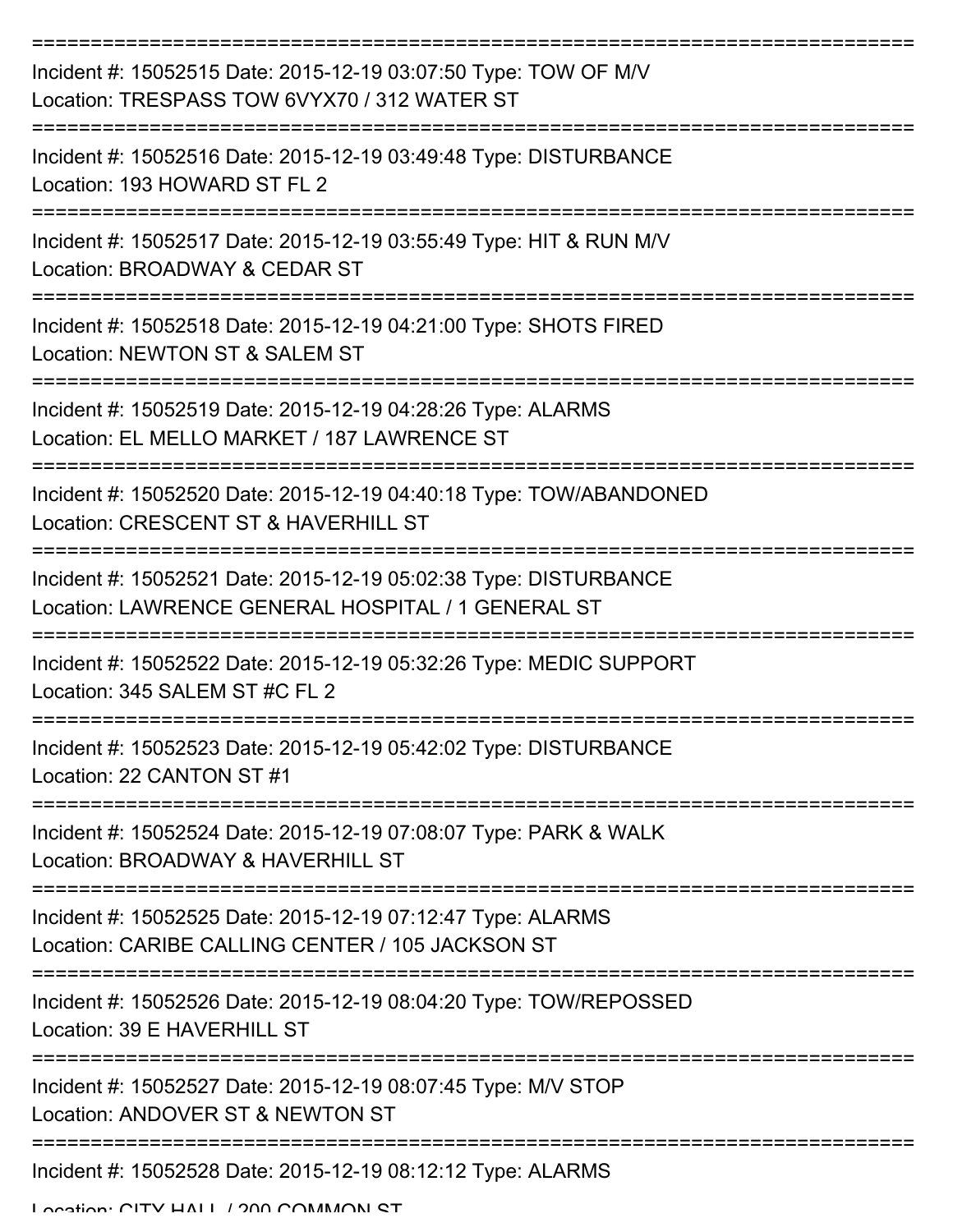| Incident #: 15052529 Date: 2015-12-19 08:23:07 Type: M/V STOP<br>Location: AMESBURY ST & LOWELL ST          |
|-------------------------------------------------------------------------------------------------------------|
| Incident #: 15052530 Date: 2015-12-19 08:29:36 Type: M/V STOP<br>Location: NEWTON ST & SALEM ST             |
| Incident #: 15052531 Date: 2015-12-19 08:43:16 Type: M/V STOP<br>Location: JACKSON ST & METHUEN ST          |
| Incident #: 15052532 Date: 2015-12-19 08:44:31 Type: M/V STOP<br>Location: BROADWAY & HAVERHILL ST          |
| Incident #: 15052533 Date: 2015-12-19 08:47:52 Type: M/V STOP<br>Location: BROADWAY & HAVERHILL ST          |
| Incident #: 15052534 Date: 2015-12-19 09:07:59 Type: LARCENY/PAST<br>Location: 258 FARNHAM ST               |
| Incident #: 15052535 Date: 2015-12-19 09:14:07 Type: CK WELL BEING<br>Location: 315 HAMPSHIRE ST #C         |
| Incident #: 15052536 Date: 2015-12-19 09:19:12 Type: B&E/MV/PAST<br>Location: AMES ST & HUDSON AV           |
| Incident #: 15052537 Date: 2015-12-19 09:27:35 Type: DRUG VIO<br>Location: 682 LOWELL ST                    |
| Incident #: 15052538 Date: 2015-12-19 09:30:32 Type: KEEP PEACE<br>Location: ALL CHECKS CASHED / 9 BROADWAY |
| Incident #: 15052539 Date: 2015-12-19 09:33:53 Type: ALARM/BURG<br>Location: SPRINT / 160 WINTHROP AV       |
| Incident #: 15052540 Date: 2015-12-19 09:55:10 Type: M/V STOP<br>Location: 283 LOWELL ST                    |
| Incident #: 15052541 Date: 2015-12-19 10:02:38 Type: ALARM/BURG<br>Location: BEACON COURT / 71 DUCKETT AV   |
| Incident #: 15052542 Date: 2015-12-19 10:25:10 Type: SUS PERS/MV<br>Location: GROTON ST & S BROADWAY        |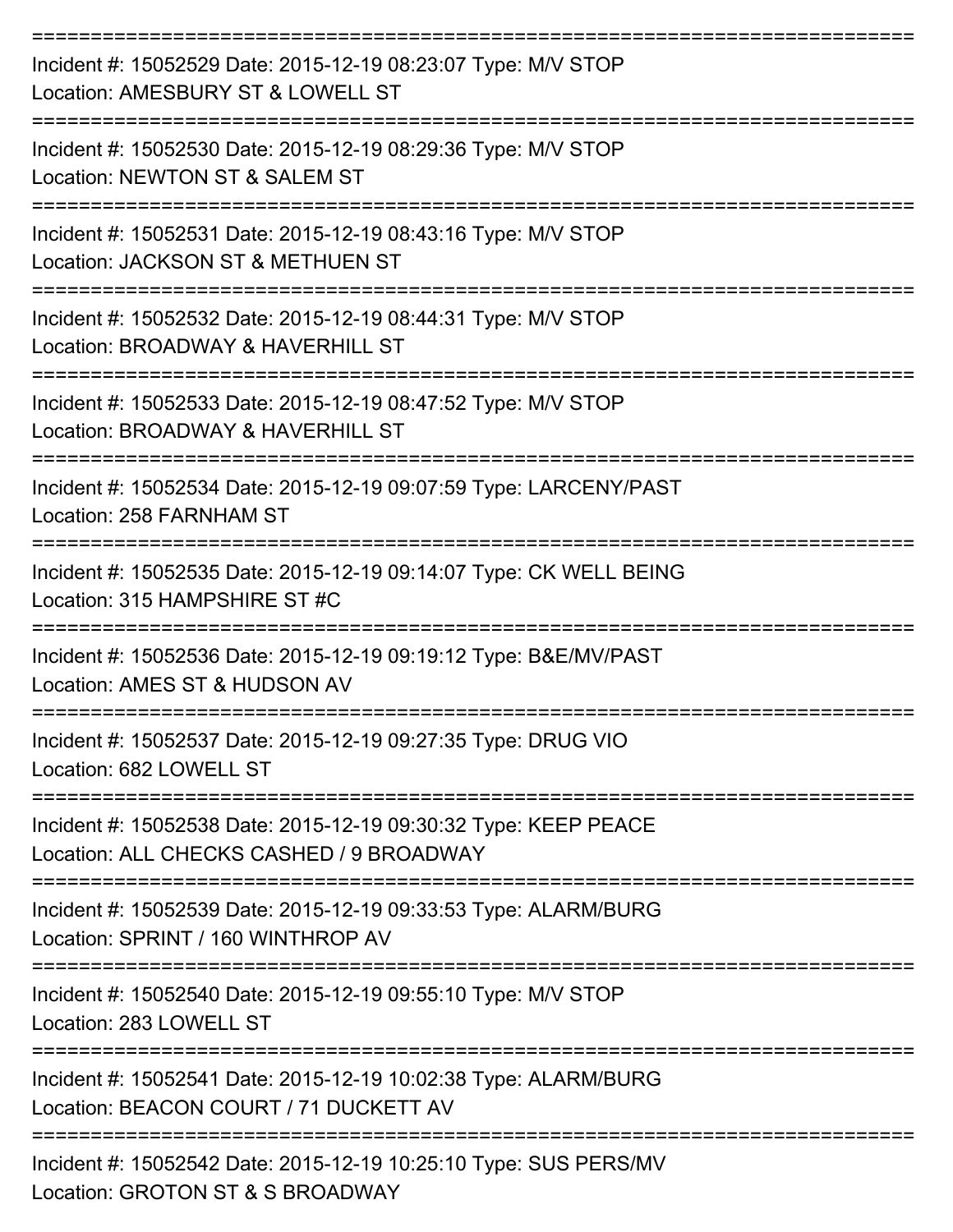| Incident #: 15052543 Date: 2015-12-19 10:41:04 Type: AUTO ACC/NO PI<br>Location: GULF STATION / 325 WINTHROP AV                          |
|------------------------------------------------------------------------------------------------------------------------------------------|
| Incident #: 15052544 Date: 2015-12-19 10:45:17 Type: B&E/MV/PAST<br>Location: 200 COMMON ST                                              |
| Incident #: 15052545 Date: 2015-12-19 10:54:18 Type: VIO CITY ORD<br>Location: S BROADWAY AUTO / 505 S BROADWAY<br>===================== |
| Incident #: 15052546 Date: 2015-12-19 11:00:53 Type: CK WELL BEING<br>Location: 1 BEACON AV #227                                         |
| Incident #: 15052548 Date: 2015-12-19 11:02:18 Type: STOL/MV/PAS<br>Location: WEST ST & WILLOUGHBY ST                                    |
| Incident #: 15052547 Date: 2015-12-19 11:04:11 Type: SUS PERS/MV<br>Location: BRADFORD ST & BROADWAY                                     |
| Incident #: 15052549 Date: 2015-12-19 11:14:23 Type: STOL/MV/PAS<br>Location: 26 BENNINGTON ST                                           |
| Incident #: 15052550 Date: 2015-12-19 11:32:15 Type: SUS PERS/MV<br>Location: 99 PEARL ST                                                |
| Incident #: 15052551 Date: 2015-12-19 12:15:12 Type: KEEP PEACE<br>Location: 188 HIGH ST                                                 |
| Incident #: 15052552 Date: 2015-12-19 12:45:40 Type: ALARM/BURG<br>Location: DREAM LOOKS / 250 CANAL ST FL 2                             |
| Incident #: 15052553 Date: 2015-12-19 12:50:20 Type: M/V STOP<br>Location: LOWELL ST & MORTON ST                                         |
| Incident #: 15052554 Date: 2015-12-19 13:35:19 Type: ALARM/BURG<br>Location: 256 ESSEX ST #202                                           |
| Incident #: 15052555 Date: 2015-12-19 13:52:48 Type: LARCENY/PAST<br>Location: 6 INMAN ST                                                |
| Incident #: 15052556 Date: 2015-12-19 14:14:31 Type: AUTO ACC/NO PI<br>Location: DEMOULAS MARKET / 700 ESSEX ST                          |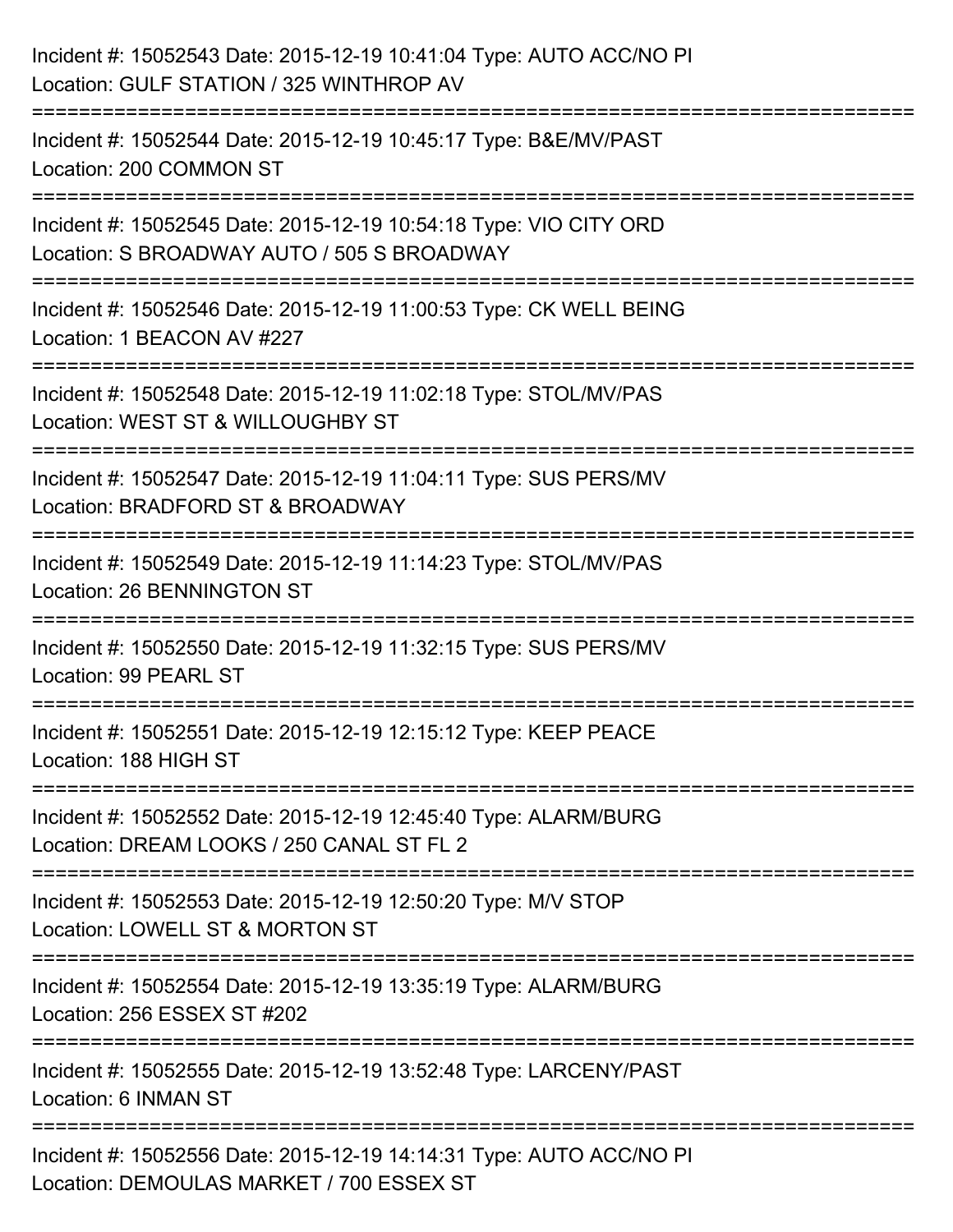| Incident #: 15052557 Date: 2015-12-19 14:32:13 Type: THREATS<br>Location: 32 DARTMOUTH ST                                         |
|-----------------------------------------------------------------------------------------------------------------------------------|
| Incident #: 15052558 Date: 2015-12-19 14:37:26 Type: LOST PROPERTY<br>Location: 210 MERRIMACK ST #116<br>:======================= |
| Incident #: 15052559 Date: 2015-12-19 14:41:15 Type: ALARM/BURG<br>Location: 165 CRAWFORD ST                                      |
| Incident #: 15052560 Date: 2015-12-19 14:41:43 Type: LARCENY/PAST<br>Location: 210 MERRIMACK ST #116<br>=======================   |
| Incident #: 15052561 Date: 2015-12-19 15:00:07 Type: LARCENY/PAST<br>Location: 87 SUMMER ST                                       |
| Incident #: 15052562 Date: 2015-12-19 15:08:31 Type: TOW OF M/V<br>Location: 91 BOXFORD ST                                        |
| Incident #: 15052563 Date: 2015-12-19 15:22:30 Type: HIT & RUN M/V<br>Location: CVS PHARMACY / 266 BROADWAY                       |
| Incident #: 15052564 Date: 2015-12-19 15:45:28 Type: AUTO ACC/NO PI<br>Location: LAWRENCE ST & MYRTLE ST                          |
| Incident #: 15052565 Date: 2015-12-19 15:49:37 Type: DRUG OVERDOSE<br>Location: 50 BROADWAY                                       |
| Incident #: 15052566 Date: 2015-12-19 15:57:54 Type: DISTURBANCE<br>Location: 39 TRENTON ST                                       |
| Incident #: 15052568 Date: 2015-12-19 16:05:39 Type: 209A/VIOLATION<br>Location: 18 FRANKLIN ST #512                              |
| Incident #: 15052567 Date: 2015-12-19 16:06:38 Type: HIT & RUN M/V<br>Location: 15 BLANCHARD ST                                   |
| Incident #: 15052569 Date: 2015-12-19 17:00:13 Type: MEDIC SUPPORT<br>Location: 25 SHERIDAN ST FL 1                               |
| Incident #: 15052570 Date: 2015-12-19 17:05:28 Type: A&B PAST<br>Location: CROWN FRIED CHICKEN / 205 BROADWAY                     |

===========================================================================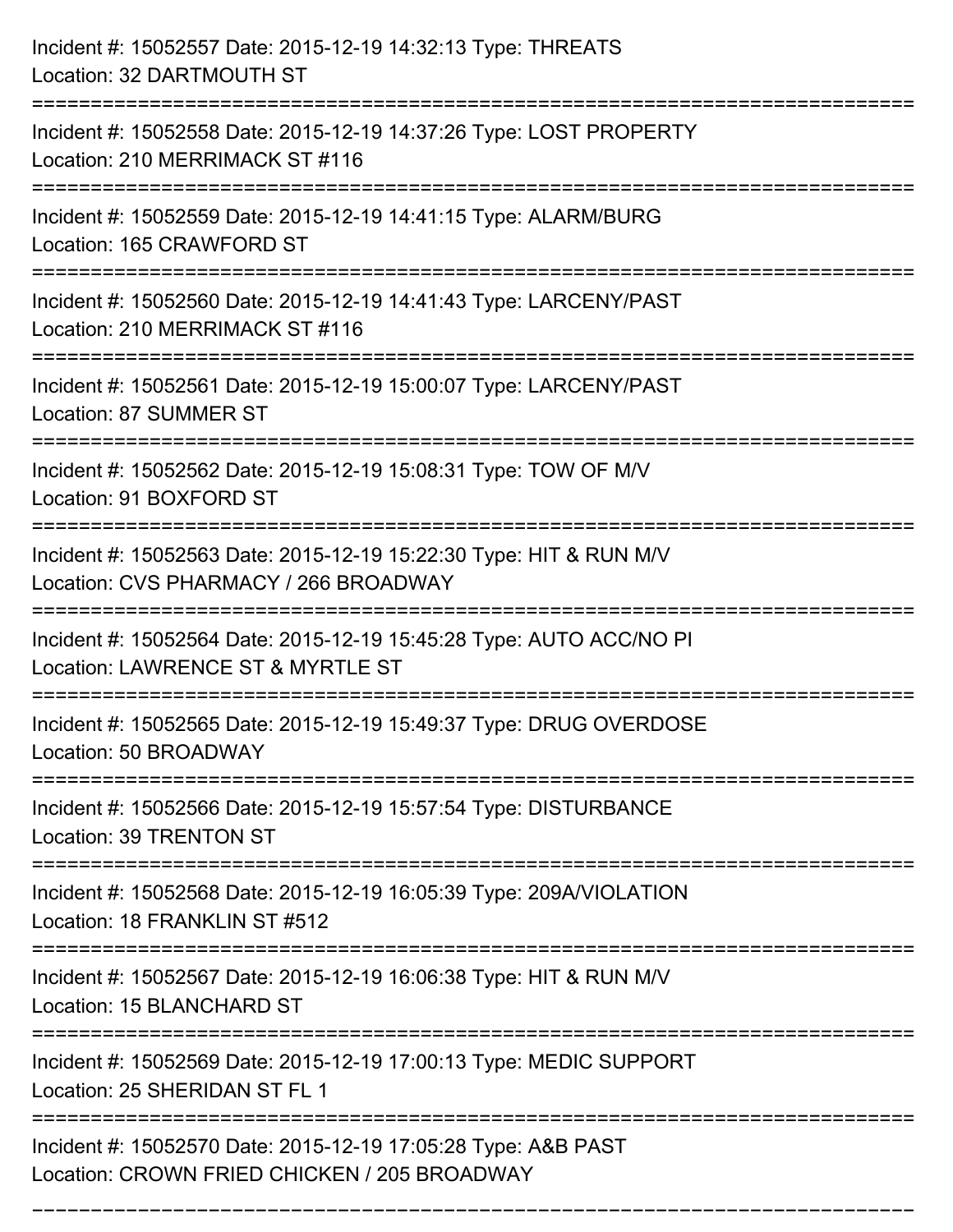| Incident #: 15052573 Date: 2015-12-19 17:15:06 Type: M/V STOP<br><b>Location: ELM ST</b>                                                                  |
|-----------------------------------------------------------------------------------------------------------------------------------------------------------|
| ====================================<br>Incident #: 15052571 Date: 2015-12-19 17:15:16 Type: DOMESTIC/PROG<br>Location: 11 SHORT ST<br>------------------ |
| Incident #: 15052572 Date: 2015-12-19 17:15:50 Type: MEDIC SUPPORT<br>Location: 11 SHORT ST #11 FL ``                                                     |
| Incident #: 15052574 Date: 2015-12-19 17:24:15 Type: 209A/VIOLATION<br>Location: 15 BARNARD RD                                                            |
| Incident #: 15052575 Date: 2015-12-19 17:28:12 Type: INVEST CONT<br>Location: 317 BROADWAY                                                                |
| Incident #: 15052576 Date: 2015-12-19 17:28:13 Type: LARCENY/PAST<br>Location: 30 HOBSON ST                                                               |
| Incident #: 15052577 Date: 2015-12-19 17:39:16 Type: M/V STOP<br><b>Location: FALLS BRIDGE</b>                                                            |
| Incident #: 15052578 Date: 2015-12-19 17:40:56 Type: HIT & RUN M/V<br>Location: 290 ANDOVER ST                                                            |
| Incident #: 15052579 Date: 2015-12-19 17:43:01 Type: M/V STOP<br>Location: E HAVERHILL ST & HIGH ST                                                       |
| Incident #: 15052580 Date: 2015-12-19 17:43:32 Type: ALARM/BURG<br>Location: CITY HALL / 200 COMMON ST                                                    |
| Incident #: 15052581 Date: 2015-12-19 17:45:27 Type: MEDIC SUPPORT<br>Location: 32 LAWRENCE ST                                                            |
| Incident #: 15052582 Date: 2015-12-19 17:57:38 Type: AUTO ACC/NO PI<br>Location: 405 HAVERHILL ST                                                         |
| Incident #: 15052583 Date: 2015-12-19 18:02:46 Type: M/V STOP<br>Location: 226 BAILEY ST                                                                  |
| Incident #: 15052584 Date: 2015-12-19 18:09:23 Type: M/V STOP<br>Location: MARGIN ST & MELVIN ST                                                          |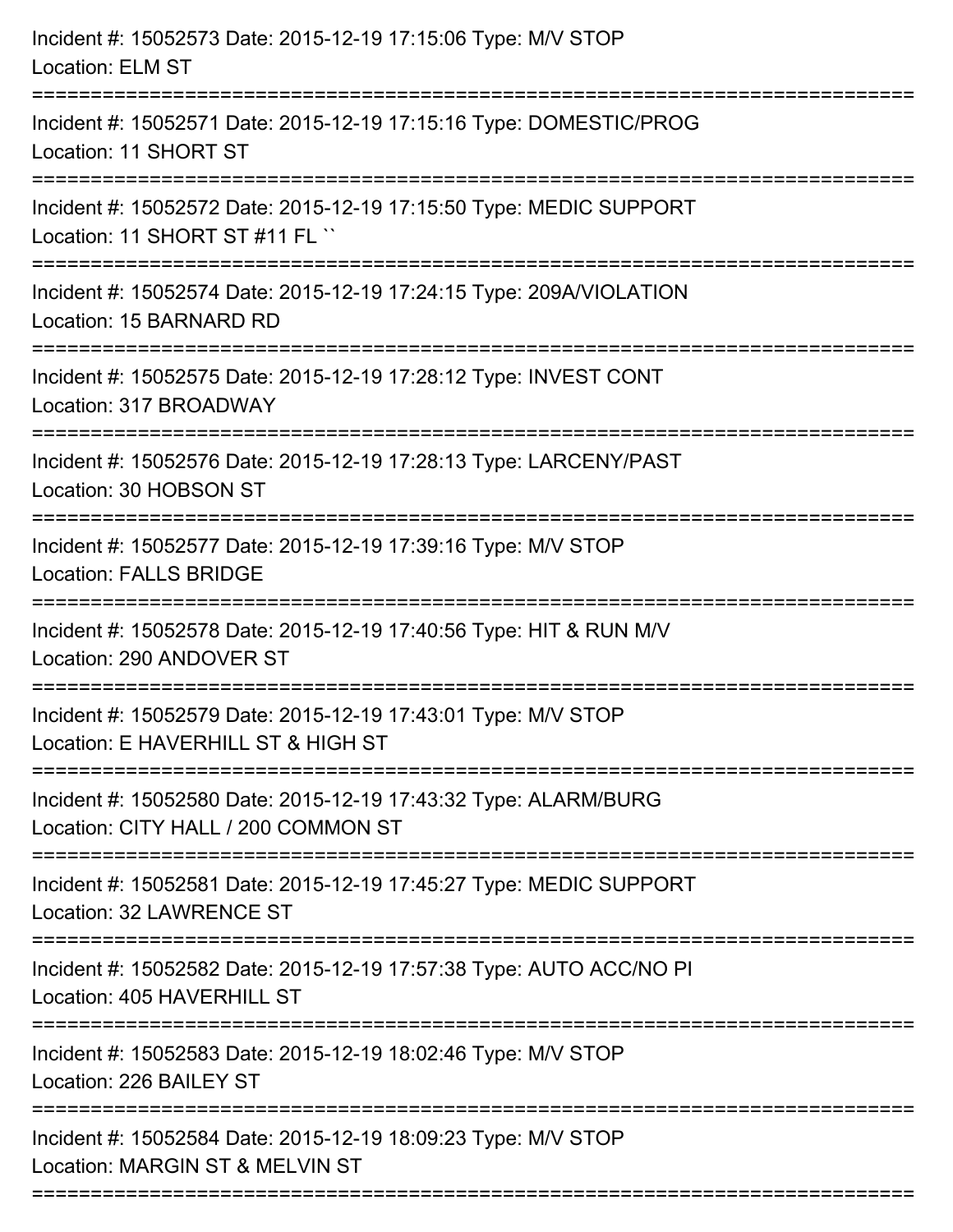Location: PHILLIPS ST & SALEM ST

| Incident #: 15052586 Date: 2015-12-19 18:17:04 Type: M/V STOP<br>Location: S UNION ST & SALEM ST                        |
|-------------------------------------------------------------------------------------------------------------------------|
| Incident #: 15052587 Date: 2015-12-19 18:17:52 Type: M/V STOP<br>Location: HOWARD ST & STORROW ST                       |
| Incident #: 15052588 Date: 2015-12-19 18:32:44 Type: B&E/DWELL/AT<br>Location: 108 RIVER POINTE WY #4102                |
| Incident #: 15052589 Date: 2015-12-19 18:34:52 Type: M/V STOP<br>Location: LAFAYETTE AV & S BROADWAY                    |
| Incident #: 15052590 Date: 2015-12-19 18:35:13 Type: M/V STOP<br>Location: 478 RIVERSIDE DR                             |
| Incident #: 15052591 Date: 2015-12-19 18:36:20 Type: M/V STOP<br>Location: E HAVERHILL ST & FERRY ST                    |
| Incident #: 15052592 Date: 2015-12-19 18:39:38 Type: GENERAL SERV<br>Location: LAWRENCE GENERAL HOSPITAL / 1 GENERAL ST |
| Incident #: 15052593 Date: 2015-12-19 18:45:12 Type: MISSING PERS<br>Location: 14 MASON ST                              |
| Incident #: 15052594 Date: 2015-12-19 18:59:26 Type: M/V STOP<br>Location: HAVERHILL ST & WEST ST                       |
| Incident #: 15052595 Date: 2015-12-19 19:01:04 Type: UNWANTEDGUEST<br>Location: 59 TREMONT ST                           |
| Incident #: 15052596 Date: 2015-12-19 19:08:20 Type: M/V STOP<br>Location: BOWDOIN ST & S BROADWAY                      |
| Incident #: 15052597 Date: 2015-12-19 19:09:10 Type: NOTIFICATION<br>Location: 21 SAXONIA AV #R                         |
| Incident #: 15052598 Date: 2015-12-19 19:36:54 Type: SEX OFF. PAST<br><b>Location: 7 SAUNDERS ST</b>                    |
|                                                                                                                         |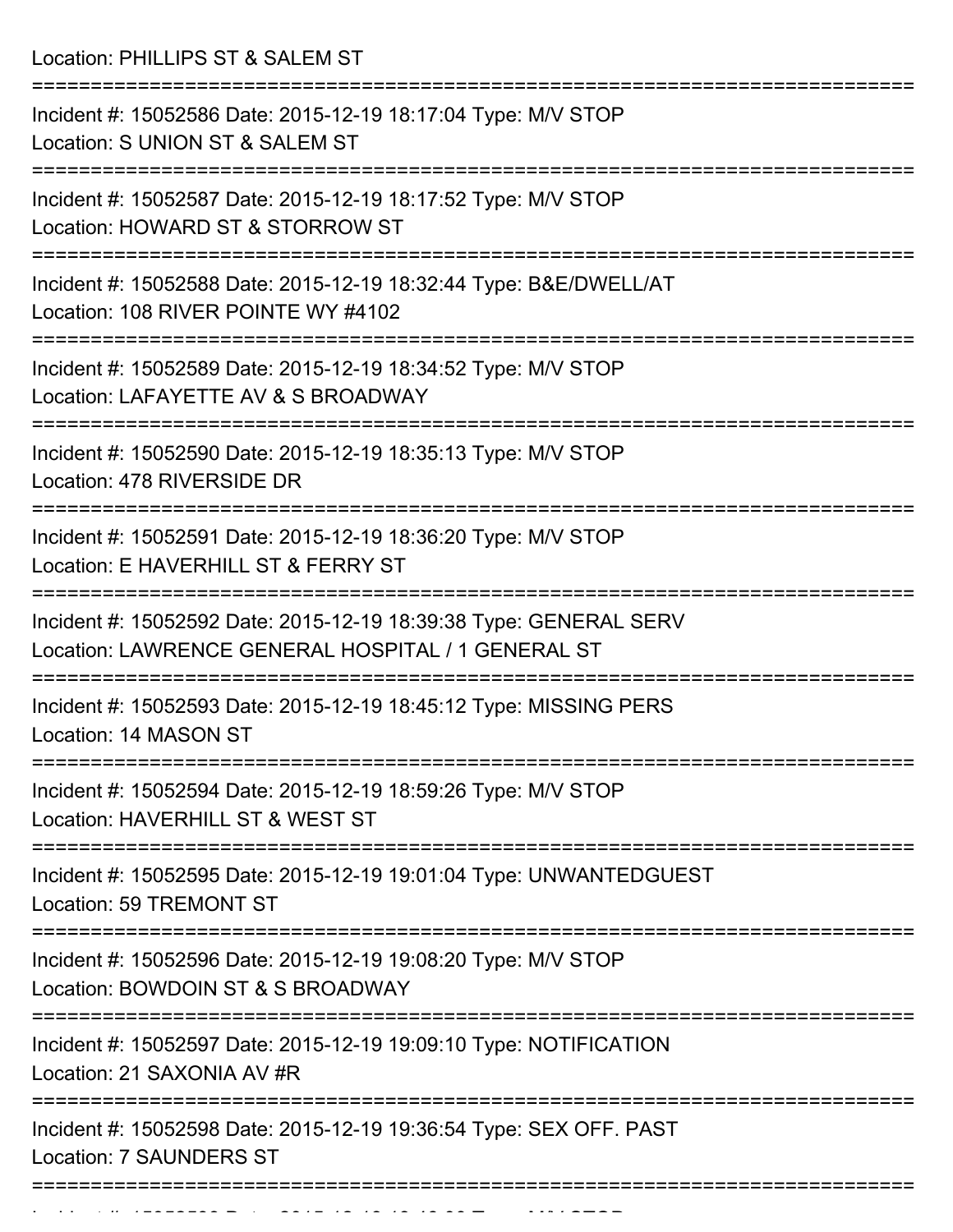Location: 49 HANCOCK ST

| Incident #: 15052600 Date: 2015-12-19 19:52:11 Type: MEDIC SUPPORT<br>Location: DENNYS / 160 WINTHROP AV             |
|----------------------------------------------------------------------------------------------------------------------|
| Incident #: 15052601 Date: 2015-12-19 19:54:24 Type: M/V STOP<br>Location: COMMON ST & UNION ST                      |
| Incident #: 15052602 Date: 2015-12-19 20:19:48 Type: STOL/MV/PAS<br><b>Location: 2 DURHAM ST</b>                     |
| Incident #: 15052603 Date: 2015-12-19 20:41:49 Type: MEDIC SUPPORT<br>Location: 77 S UNION ST #203 FL 2              |
| Incident #: 15052604 Date: 2015-12-19 21:13:00 Type: AUTO ACC/NO PI<br>Location: 582 ESSEX ST                        |
| Incident #: 15052605 Date: 2015-12-19 21:24:26 Type: FIRE<br>Location: 36 DRACUT ST                                  |
| Incident #: 15052606 Date: 2015-12-19 21:26:45 Type: M/V STOP<br>Location: BROADWAY & COMMON ST                      |
| Incident #: 15052607 Date: 2015-12-19 21:33:41 Type: DOMESTIC/PROG<br>Location: 25 BROMFIELD ST FL 2                 |
| Incident #: 15052608 Date: 2015-12-19 22:02:51 Type: GUN CALL<br>Location: 150 SARATOGA ST                           |
| Incident #: 15052609 Date: 2015-12-19 22:06:23 Type: M/V STOP<br>Location: BROADWAY & LOWELL ST                      |
| Incident #: 15052610 Date: 2015-12-19 22:09:55 Type: ALARM/BURG<br>Location: GRACE ESPICAL/ESPERANZA / 198 GARDEN ST |
| Incident #: 15052611 Date: 2015-12-19 22:18:37 Type: M/V STOP<br>Location: GREENFIELD ST & LORING ST                 |
| Incident #: 15052612 Date: 2015-12-19 22:26:14 Type: TOW/REC/STOL<br><b>Location: 15 FAIRMONT ST</b>                 |
|                                                                                                                      |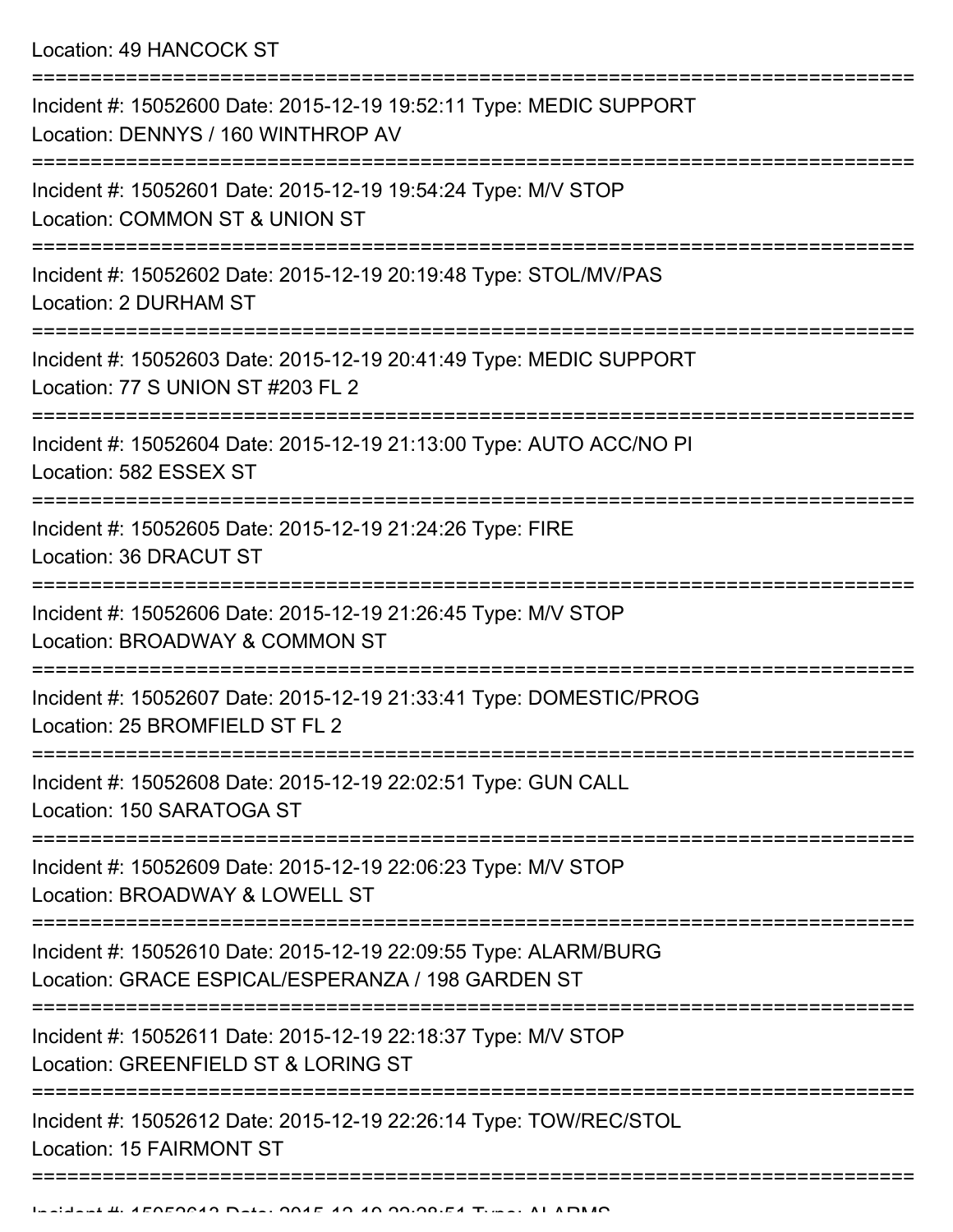| Location: HONEY DEW DONUTS / 342 BROADWAY                                                                                                                      |
|----------------------------------------------------------------------------------------------------------------------------------------------------------------|
| Incident #: 15052614 Date: 2015-12-19 22:29:43 Type: AUTO ACC/NO PI<br>Location: LAWRENCE BOYS + GIRLS CLUB / 136 WATER ST                                     |
| Incident #: 15052615 Date: 2015-12-19 22:35:37 Type: NOISE ORD<br>Location: 657 ESSEX ST FL 2<br>----------------------------------<br>----------------------- |
| Incident #: 15052617 Date: 2015-12-19 22:40:18 Type: UNKNOWN PROB<br>Location: 586 HAVERHILL ST FL 2                                                           |
| Incident #: 15052616 Date: 2015-12-19 22:41:44 Type: A&B PAST<br>Location: 3 NEWTON ST                                                                         |
| Incident #: 15052618 Date: 2015-12-19 22:48:00 Type: MEDIC SUPPORT<br>Location: 54 ESSEX ST #10                                                                |
| Incident #: 15052619 Date: 2015-12-19 22:49:25 Type: MEDIC SUPPORT<br>Location: 227 WALNUT ST FL 1                                                             |
| Incident #: 15052620 Date: 2015-12-19 22:59:16 Type: M/V STOP<br>Location: S UNION ST & MARKET ST                                                              |
| Incident #: 15052621 Date: 2015-12-19 23:09:30 Type: DISTURBANCE<br>Location: 55 MANN ST #4                                                                    |
| Incident #: 15052622 Date: 2015-12-19 23:12:09 Type: M/V STOP<br>Location: HAVERHILL ST & WEST ST                                                              |
| Incident #: 15052623 Date: 2015-12-19 23:26:13 Type: SUS PERS/MV<br>Location: 99 WINTHROP AVE                                                                  |
| Incident #: 15052624 Date: 2015-12-19 23:37:04 Type: STOL/MV/PAS<br>Location: 102 BEACON AV                                                                    |
| Incident #: 15052625 Date: 2015-12-19 23:39:43 Type: MV/BLOCKING<br><b>Location: 17 NEWBURY ST</b>                                                             |
| Incident #: 15052626 Date: 2015-12-19 23:42:57 Type: NOISE ORD<br>Location: 344 HAMPSHIRE ST #1B                                                               |
|                                                                                                                                                                |

Incident #: 15052627 Date: 2015-12-19 23:55:42 Type: VIO CITY ORD